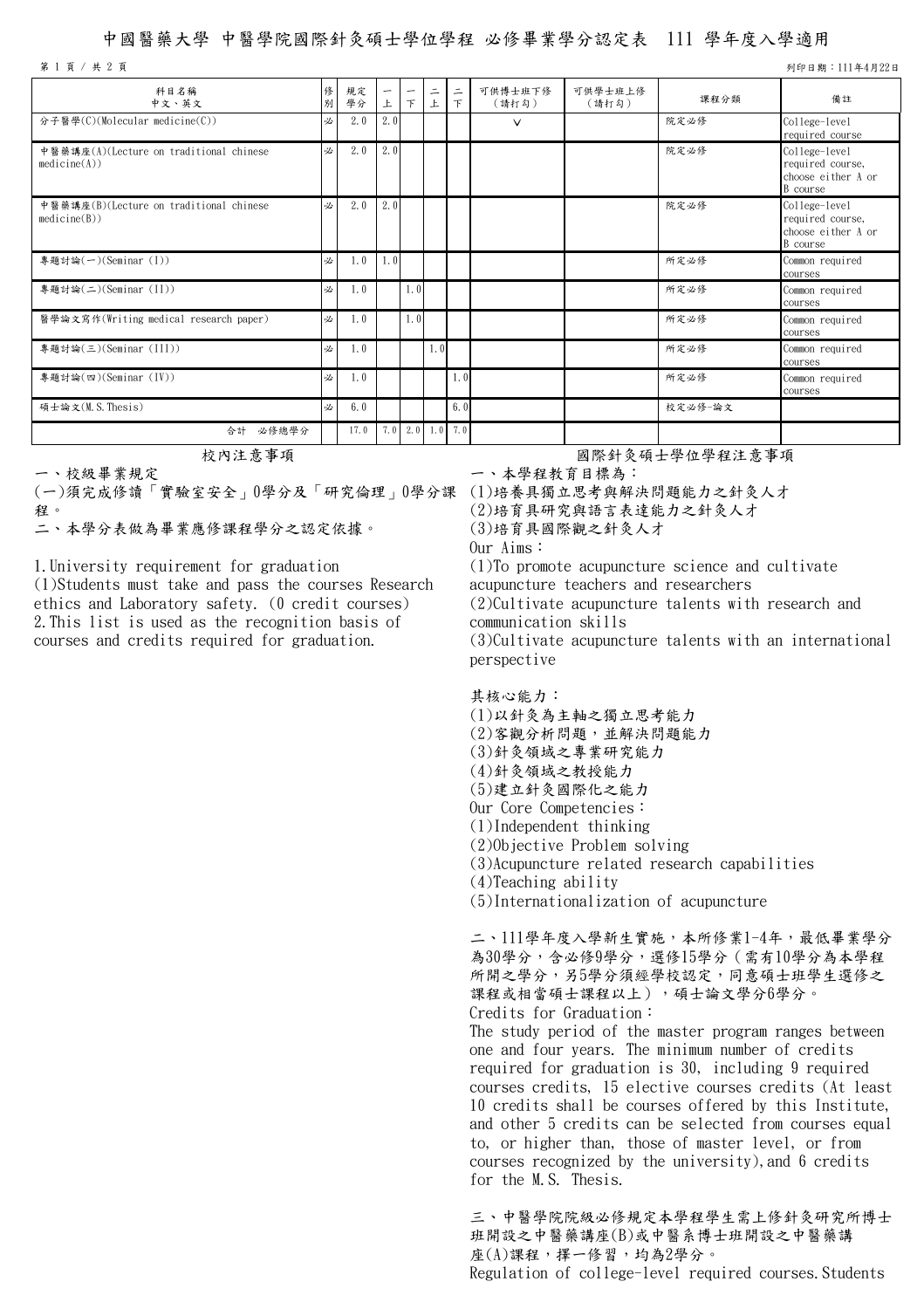of this program must take the course Lectures on Traditional Chinese Medicine offered by (B)the doctoral class of the Graduate Institute of Acupuncture Science or offered by (A)the doctoral class of the Graduate Institute of Chinese Medicine.

四、外籍碩士生英文能力鑑定標準依「中國醫藥大學學生英文 能力鑑定實施辦法」第二條

實施對象:非本國籍學生及二年制在職專班學生不受此限之辦 理。

CMU English proficiency standards are exempted from regulations for foreign students.

五、外籍碩士生教學助理訓練依研究生修業規定,境外生得免 修。

Foreign students do not have to take a teaching assistant training.

六、畢業前須完成臨床見習共計480小時,為必修但不列入畢 業學分。

A total of 480 hours of clinical clerkship must be completed before graduation, which is required but not listed as graduation credits.

單位主管簽章: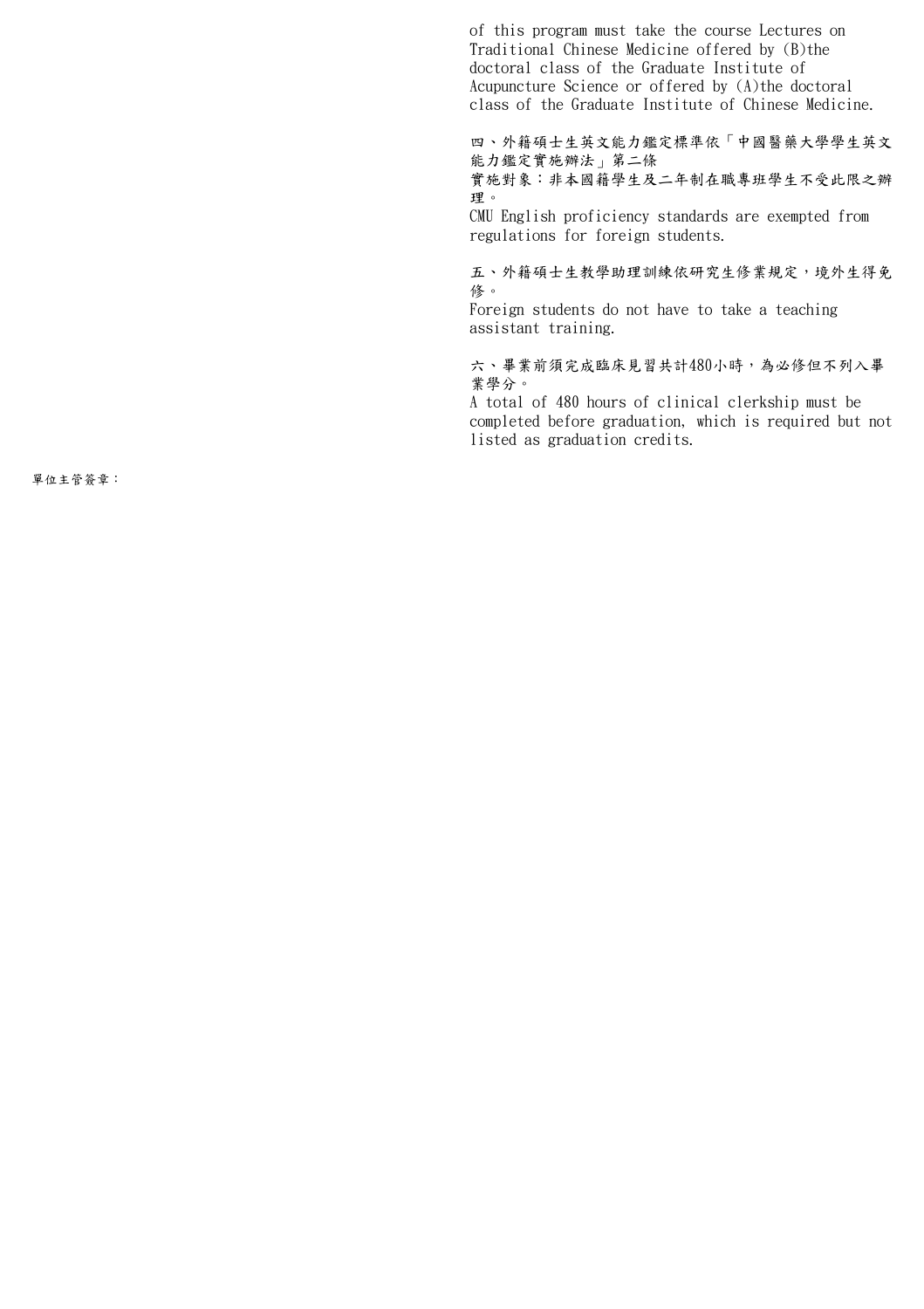## 中國醫藥大學 中醫學院國際針灸碩士學位學程 選修畢業學分認定表 111 學年度入學適用

第 1 頁 / 共 2 頁 列印日期:111年4月22日

| 科目名稱<br>中文、英文                                                                     | 俢<br>別 | 規定<br>學分           | 上   | $\top$ | $\equiv$<br>上 | $\equiv$<br>$\top$ | 可供博士班下修<br>(請打勾) | 可供學士班上修<br>(請打勾) | 課程分類 | 備註                           |
|-----------------------------------------------------------------------------------|--------|--------------------|-----|--------|---------------|--------------------|------------------|------------------|------|------------------------------|
| 中醫學特論(Special topics on Chinese medicine)                                         | 選      | 4.0                | 4.0 |        |               |                    |                  |                  | 所定選修 | Elective, English<br>Program |
| 生物統計學特論(Special topics on<br>biostatistics)                                       | 選      | 2.0                | 2.0 |        |               |                    |                  |                  | 所定選修 | Elective, English<br>Program |
| 實驗針灸學特論(Special topics on acupuncture<br>laboratory)                              | 選      | 2.0                | 2.0 |        |               |                    |                  |                  | 所定選修 | Elective, English<br>Program |
| 中醫學史(History of Chinese Medicine)                                                 | 選      | 2.0                | 2.0 |        |               |                    |                  |                  | 所定選修 | Elective, English<br>Program |
| 針灸穴位練習(Clinical Skills of Acupuncture<br>and Moxibustion)                         | 選      | 2.0                | 2.0 |        |               |                    |                  |                  | 所定選修 | Elective, English<br>Program |
| 經絡理論(The theory of channels and<br>collaterals)                                   | 選      | 3.0                | 3.0 |        |               |                    |                  |                  | 所定選修 | Elective, English<br>Program |
| 針灸穴道的名稱深層含義(The profound meaning of<br>acupoints' names)                          | 選      | 2.0                | 2.0 |        |               |                    |                  |                  | 所定選修 | Elective, English<br>Program |
| 針灸學特論(Special topics on acupuncture &<br>moxibustion)                             | 選      | 4.0                |     | 4.0    |               |                    |                  |                  | 所定選修 | Elective, English<br>Program |
| 研究設計特論(Special topics on research<br>design)                                      | 選      | 2.0                |     | 2.0    |               |                    |                  |                  | 所定選修 | Elective, English<br>Program |
| 中醫診斷學特論(Special topics on diagnosis of<br>Chinese medicine)                       | 選      | 2.0                |     | 2.0    |               |                    |                  |                  | 所定選修 | Elective, English<br>Program |
| 中醫方藥學特論(Special topics on prescriptions<br>& herbal pharmacy of Chinese medicine) | 選      | 2.0                |     | 2.0    |               |                    |                  |                  | 所定選修 | Elective, English<br>Program |
| 針灸治療學特論(Special topics on acupuncture<br>treatment)                               | 選      | 2.0                |     | 2.0    |               |                    |                  |                  | 所定選修 | Elective, English<br>Program |
| 針灸神經生理學特論(Special topics of<br>acupuncture neurophysiology)                       | 選      | 2.0                |     | 2.0    |               |                    |                  |                  | 所定選修 | Elective, English<br>Program |
| 中醫養生特論(Special topics on health<br>promotion on Chinese medicine)                 | 選      | 2.0                |     | 2.0    |               |                    |                  |                  | 所定選修 | Elective, English<br>Program |
| 標準中醫詞彙(Standard Medical Terminology in<br>Chinese medicine)                       | 選      | 2.0                |     | 2.0    |               |                    |                  |                  | 所定選修 | Elective, English<br>Program |
| 針灸技術特論(Special topics on different<br>acupuncture techniques)                     | 選      | 2.0                |     |        | 2.0           |                    |                  |                  | 所定選修 | Elective, English<br>Program |
| 針灸麻醉鎮痛特論(Special topics on acupuncture<br>analgesia)                              | 選      | 2.0                |     |        | 2.0           |                    |                  |                  | 所定選修 | Elective, English<br>Program |
| 針灸時間醫學特論(Special topics on circadian<br>rhythms of acupuncture)                   | 選      | 1.0                |     |        | 1.0           |                    |                  |                  | 所定選修 | Elective, English<br>Program |
| 針灸實證醫學特論(Special topics on acupuncture<br>& evidence-based medicine)              | 選      | 2.0                |     |        | 2.0           |                    |                  |                  | 所定選修 | Elective, English<br>Program |
| 合計 選修總學分                                                                          |        | 42.0 17.0 18.0 7.0 |     |        |               |                    |                  |                  |      |                              |

一、校級畢業規定

(一)須完成修讀「實驗室安全」0學分及「研究倫理」0學分課 (1)培養具獨立思考與解決問題能力之針灸人才

程。二、本學分表做為畢業應修課程學分之認定依據。

1.University requirement for graduation (1)Students must take and pass the courses Research ethics and Laboratory safety. (0 credit courses)

2.This list is used as the recognition basis of courses and credits required for graduation.

校內注意事項 初期 医二十二十二十二十一二十一 國際針灸碩士學位學程注意事項

一、本學程教育目標為:

(2)培育具研究與語言表達能力之針灸人才

(3)培育具國際觀之針灸人才

Our Aims:

(1)To promote acupuncture science and cultivate acupuncture teachers and researchers (2)Cultivate acupuncture talents with research and communication skills (3)Cultivate acupuncture talents with an international perspective

其核心能力:

- (1)以針灸為主軸之獨立思考能力
- (2)客觀分析問題,並解決問題能力
- (3)針灸領域之專業研究能力
- (4)針灸領域之教授能力
- (5)建立針灸國際化之能力
- Our Core Competencies:
- (1)Independent thinking
- (2)Objective Problem solving
- (3)Acupuncture related research capabilities
- (4)Teaching ability
- (5)Internationalization of acupuncture

二、111學年度入學新生實施,本所修業1-4年,最低畢業學分 為30學分,含必修9學分,選修15學分(需有10學分為本學程 所開之學分,另5學分須經學校認定,同意碩士班學生選修之 課程或相當碩士課程以上),碩士論文學分6學分。 Credits for Graduation: